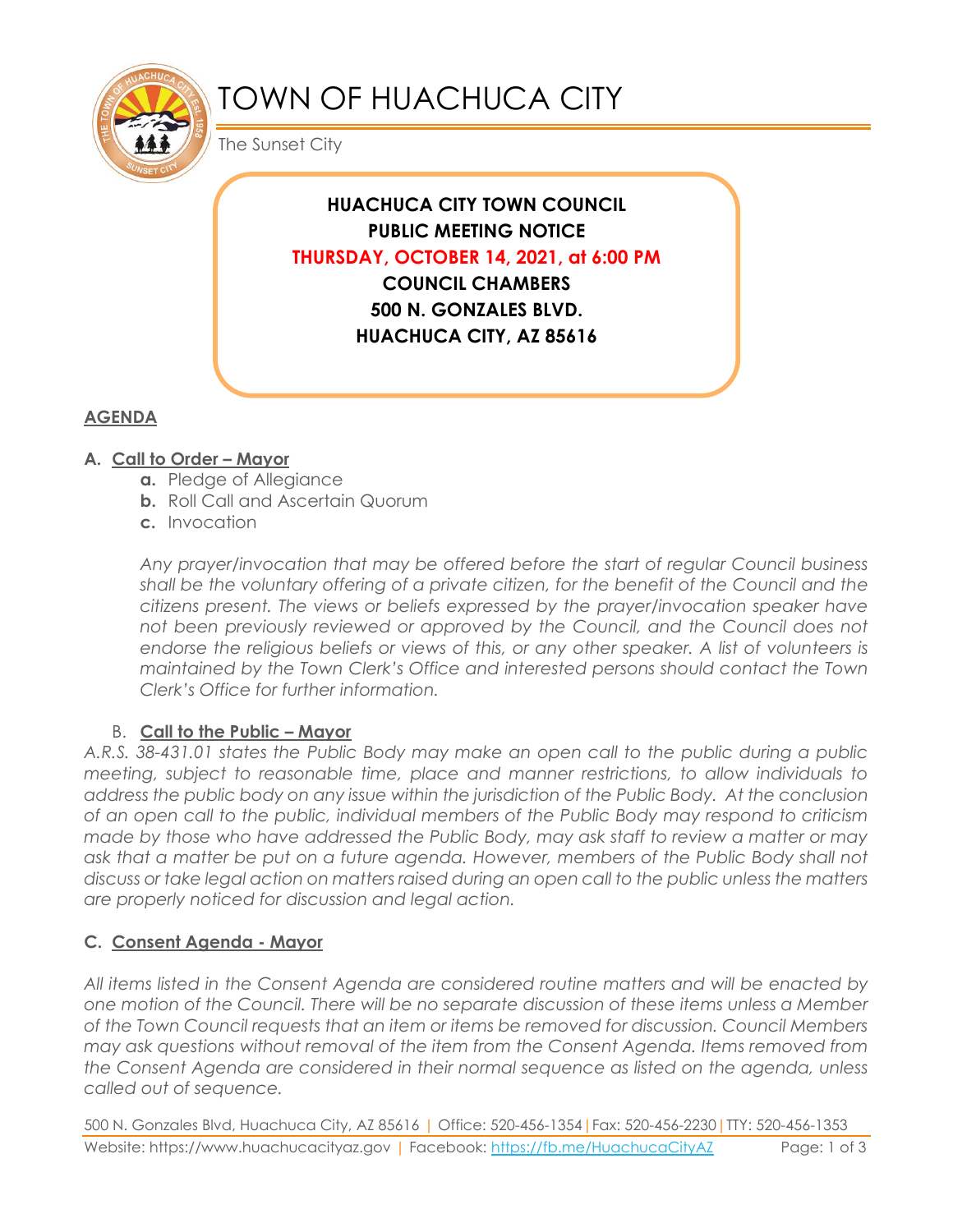- C.1 Consider approval of the Minutes of the Regular Council Meeting held on September 23,
- 2021 and the Work Session held on September 27.
- C.2 Consider approval of the Payment Approval Report.

#### **D.** Unfinished Business before the Council – Mayor

*Public comment will be taken at the beginning of each agenda item, after the subject has been announced by the Mayor and explained by staff. Any citizen, who wishes, may speak one time for five minutes on each agenda item before or after Council discussion. Questions from Council Members, however, may be directed to staff or a member of the public through the Mayor at any time.*

### **E. New Business Before Council - Mayor**

*Public comment will be taken at the beginning of each agenda item, after the subject has been announced by the Mayor and explained by staff. Any citizen, who wishes, may speak one time for five minutes on each agenda item before or after Council discussion. Questions from Council Members, however, may be directed to staff or a member of the public through the Mayor at any time.* 

**E.1 Discussion and/or Action [Chief Thies]: Recognition of Officer Bear and her service to the Town.**

**E.2 Discussion and/or Action [Chief Thies]: Approval of a grant agreement with the Arizona Department of Homeland Security for \$30,000 to purchase four law enforcement mobile radios and related equipment; and authorizing the Police Chief to sign the agreement and all other necessary documents in furtherance of the grant; and authorizing purchase of the equipment.**

**E.3 Discussion and/or Action [Suzanne Harvey]: Approval to apply for a grant to upgrade Veteran's Park (next to the Community Garden).**

**E.4 Discussion and/or Action [Stephanie Fulton]: Update on the Town's Creepy Candy Cruise event.**

**E.5 Discussion and/or Action [Mayor Wallace]: A PROCLAMATION OF THE MAYOR OF THE TOWN OF HUACHUCA CITY, COCHISE COUNTY, ARIZONA, DECLARING THE WEEK OF OCTOBER 17-23, 2021, AS "ARIZONA CITIES AND TOWNS WEEK."** 

**E.6 Discussion and/or Action [Mayor Wallace]: A PROCLAMATION OF THE MAYOR OF THE TOWN OF HUACHUCA CITY, COCHISE COUNTY, ARIZONA, DECLARING OCTOBER, 2021, AS DOMESTIC VIOLENCE AWARENESS MONTH IN THE TOWN OF HUACHUCA CITY.**

**E.7 Discussion and/or Action [Mayor Wallace]: A RESOLUTION OF THE MAYOR AND TOWN COUNCIL OF THE TOWN OF HUACHUCA CITY, ARIZONA, ADOPTING A REVISED MUNICIPAL COURT FEE SCHEDULE.**